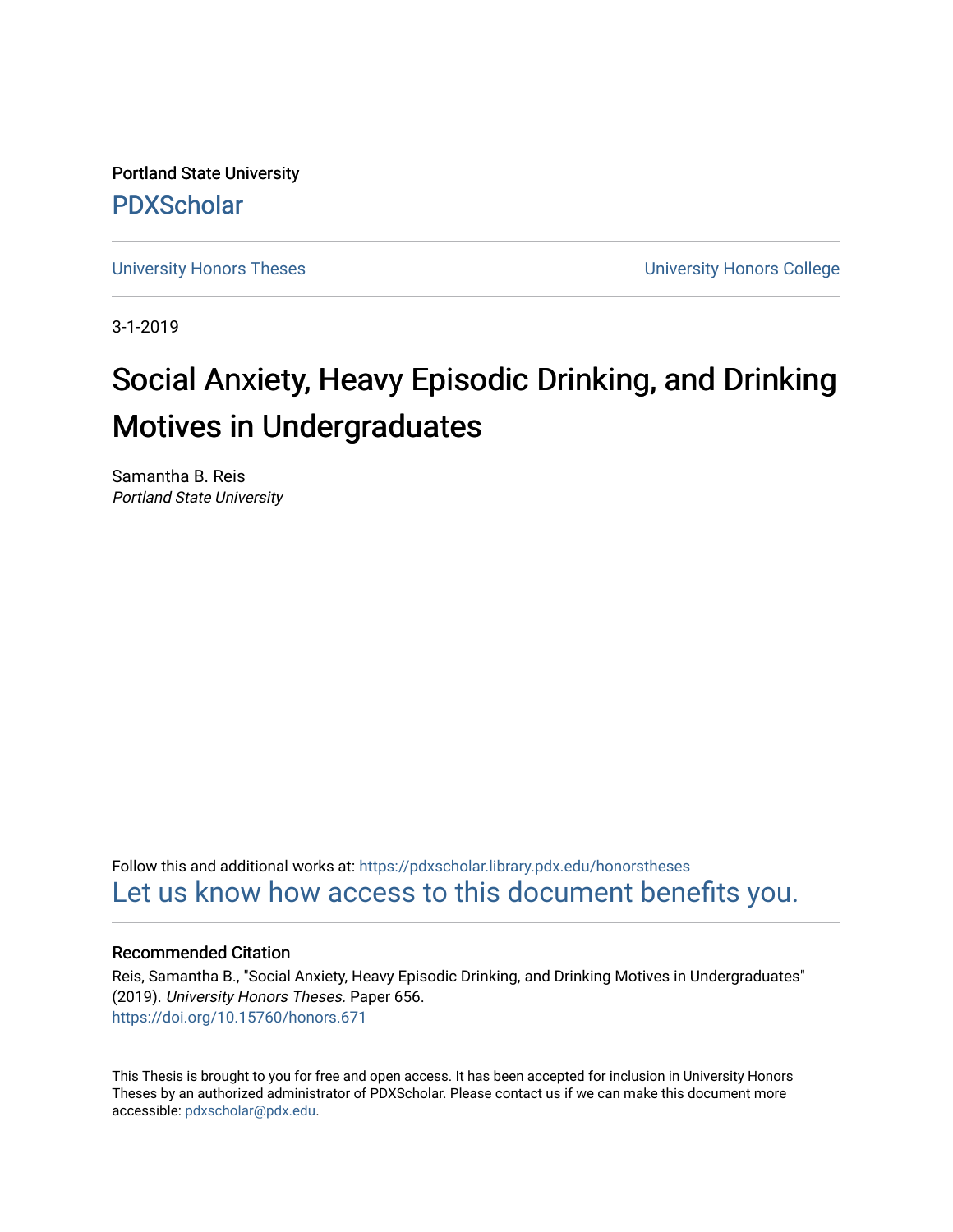# **Social Anxiety, Heavy Episodic Drinking, and Drinking Motives in Undergraduates**

**By Samantha Reis**

**An undergraduate honors thesis submitted in partial fulfilment of the requirements for a**

**Bachelor of Science**

**in**

**University Honors**

**and**

**Psychology**

**Thesis Advisor**

**Cynthia Mohr, Ph.D.**

**Portland State University**

**2019**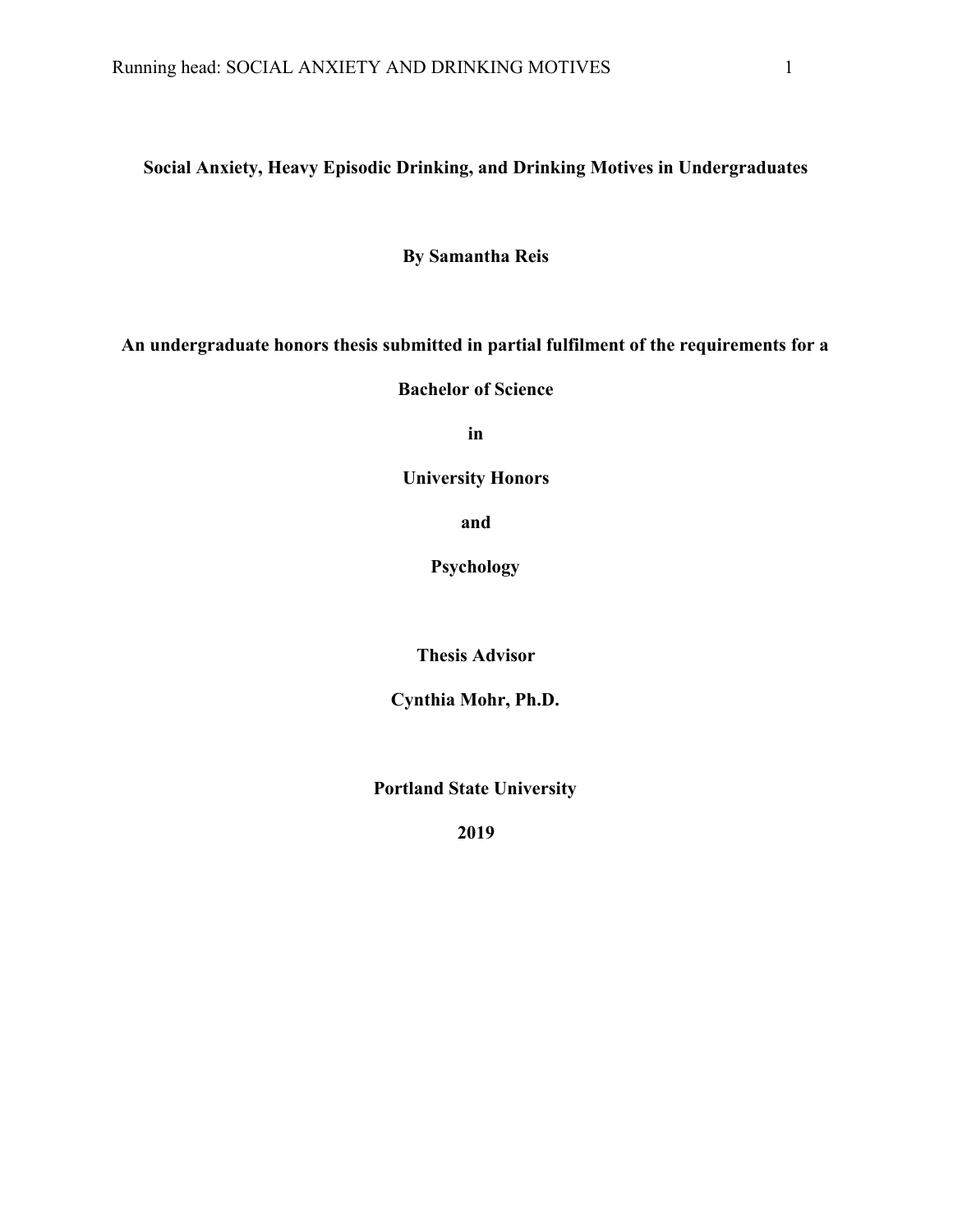Social Anxiety, Heavy Episodic Drinking, and Drinking

Motives in Undergraduates

#### **Abstract**

Alcohol use and social anxiety in college students are a public health concern due to continuous evidence of comorbid Alcohol Use Disorder and Social Anxiety Disorder. The current study was a secondary analysis of a cross-sectional survey with undergraduate participants ( $N=1147$ ,  $M$  age=26, 56% female) on the topics of social anxiety, drinking motives, and heavy episodic drinking. As hypothesized, social anxiety predicted the drinking to cope motivation, as well as the other drinking motivations. Drinking to cope also significantly predicted alcohol use in the sample. Alcohol consumption was at a hazardous level of consumption, though the relationship between social anxiety and alcohol use was found to be inconclusive. Further, this study represented a non-traditional college-aged student sample, demonstrating that the findings from traditional college-aged samples have been replicated.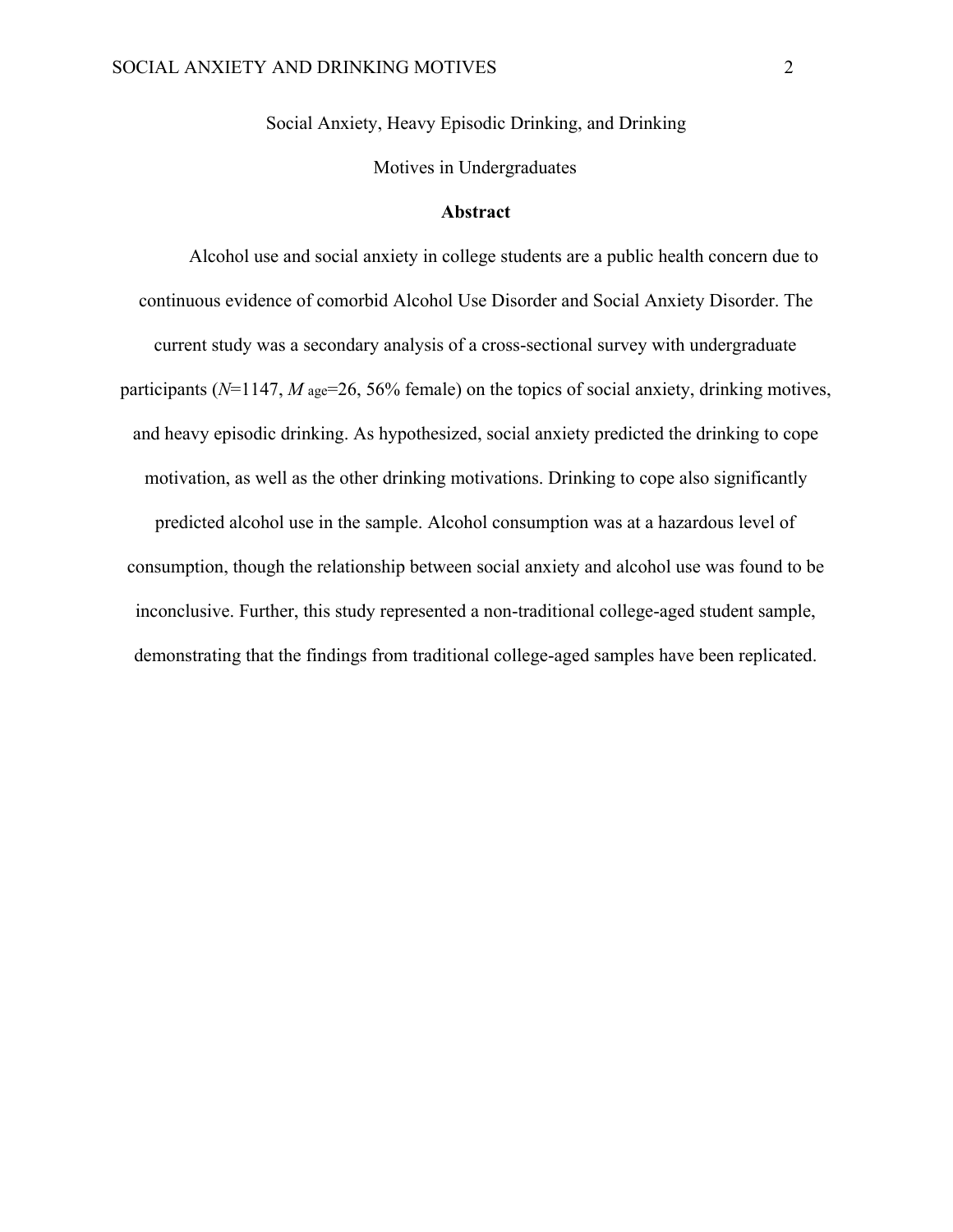#### **Introduction**

The prevalence of Social Anxiety Disorder (SAD) in the United States is estimated to be nearly 7% (Grant et al., 2005). The disorder is characterized by a social phobia of being scrutinized by others and may lead to reclusion as a result of intense fear of humiliation when in public. Unfortunately, Grant et al. (2005) estimates that close to half of those with social anxiety disorder meet the criteria for a dual diagnosis of Alcohol Use Disorder (AUD). Furthermore, in college populations, it has been known that the rate of alcohol use is fairly high due to situations encouraging alcohol use. O'Malley and Johnston (2002) state that 43% of college students report drinking more than five drinks at one time in a two week period. Due to the concern regarding this population, and the high prevalence of comorbid SAD and AUD (Morris, Stewart, & Ham, 2005), it is apparent that identifying those at risk for developing alcohol-related problems should be a top priority when researching social anxiety in terms of prevention and early intervention strategies.

Drinking motivations, primarily drinking to cope, have become important predictors of developing patterns of hazardous drinking in individuals (Cooper, Frone, Russell & Mudar, 1995). Drinking motivations include drinking to cope (drinking alcohol to reduce negative feelings), drinking to enhance (drinking alcohol to intensify positive feelings), drinking to conform (drinking to fit in with a certain group), and drinking to be social (or drinking to make a social gathering more fun). Both drinking to enhance and drinking to cope are associated with greater volume and frequency of alcohol consumption. Those who frequently drink to cope may decrease their ability to cope with psychological distress without alcohol, which motivates research of the link between drinking to cope and hazardous drinking patterns (Cooper, 1995).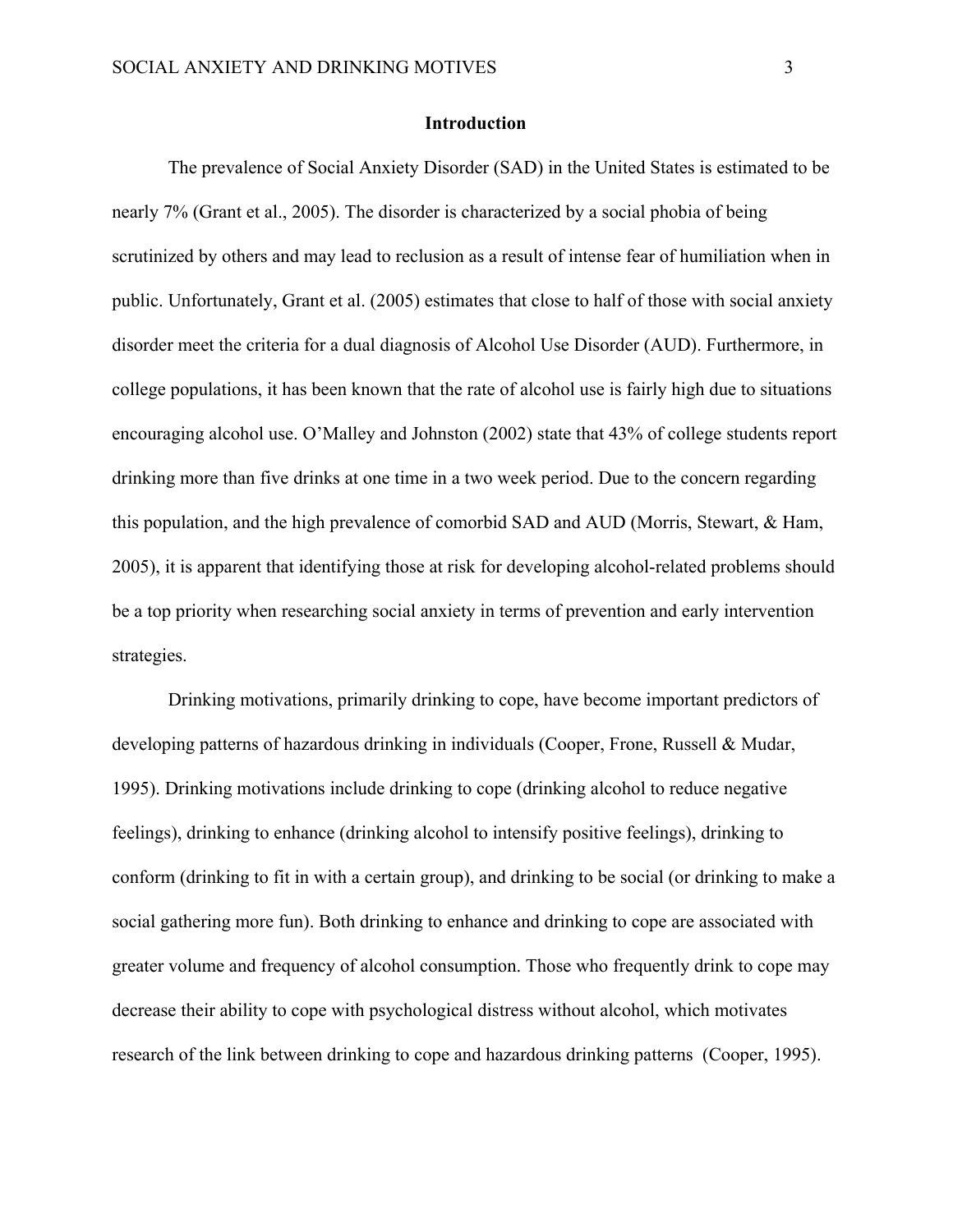An additional caveat appears to be that drinking to cope may also be related to alcohol expectancies, particularly the Tension Reduction Hypothesis (Conger, 1956), as it is widely accepted that the way one perceives alcohol will influence drinking motivations, particularly in that alcohol will reduce negative feelings. As Cooper et al. (1995) states, expectancies can be characterized as "direct predictors of drinking motives and as moderators of the effects of personality factors and emotional experience on the motivated use of alcohol" (pp 1000). Clearly, this complicates the interaction between social anxiety and drinking to cope as there are multiple pathways that arrive at certain drinking motivations and heavy episodic drinking. Hazardous drinking, also defined as heavy episodic drinking, is clinically defined as more than five drinks in a day for a man or more than four drinks in a day for a woman (Wechsler, Dowdall, Davenport, & Rimm, 1995). The purpose of the research study is to identify drinking to cope motivations in individuals with higher social anxiety in a non-traditional undergraduate population. The study will focus on endorsement of drinking to cope, the rate of heavy episodic drinking in the sample, and individuals with moderate to severe social anxiety.

The research regarding the relationship between alcohol and social anxiety is not defininative. Multiple studies have found no significant relationship between social anxiety and alcohol (Ham & Hope, 2005), and other studies have found a negative relation between social anxiety and weekly alcohol usage, with little to no prediction of alcohol-related problems (Ham, Bonin, & Hope, 2007). Additionally, Brook and Willoughby (2016) determined that there were two groups of highly socially anxious students--those who drink large quantities of alcohol and those who do not. The socially anxious alcohol users had more maladaptive coping mechanisms, such as self-harm, and lower academic scores than the group of socially anxious college students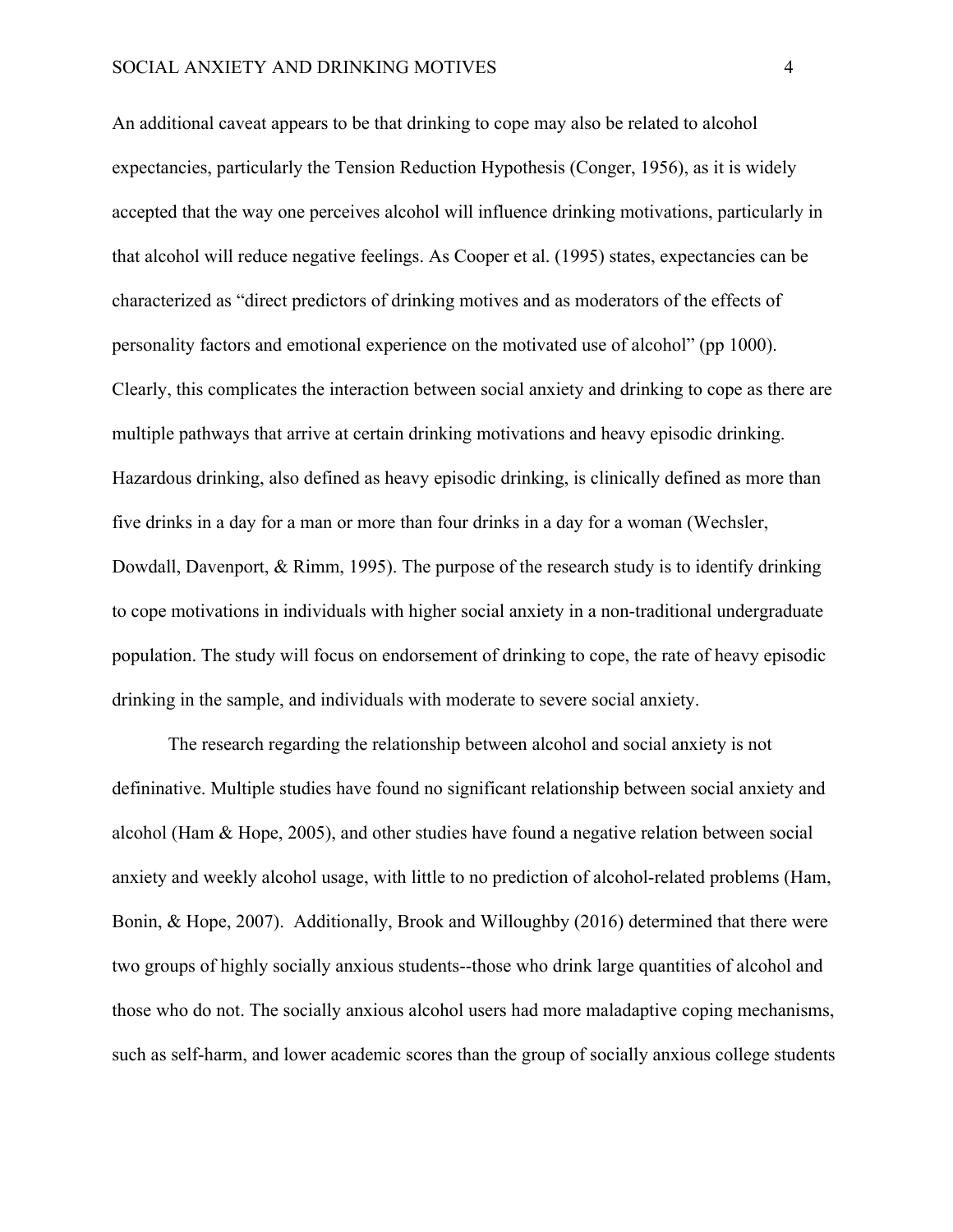who did not drink. Furthermore, social anxiety was not related to drinking with positive emotion but was correlated to drinking during times of conflict or negative emotion, supporting the drinking to cope motive (Norberg, Norton, Olivier, & Zvolensky, 2010). Those who drink to cope with their anxiety may also avoid social situations if there is not alcohol present, which reinforces a pattern of dependence on alcohol, particularly if heavy episodic drinking is involved (Buckner & Heimberg, 2010). Those with social anxiety have also been found to drink in order to negate scrutiny from others or as a reaction to a negative event, such as an argument with a loved one (Buckner & Heimberg, 2010; Terlecki & Buckner, 2015). Interestingly, coping motives are more commonly measured in women with a clinical diagnosis of social anxiety, while men with the same diagnosis report drinking to conform as their primary motivation (Buckner & Shah, 2014). However, Norberg and colleagues reported that women with social anxiety primarily report both drinking to cope and drinking to conform motives, while men endorse neither (Norberg et al., 2010). The differing drinking motives between genders further suggests that a closer look at the significance of coping motives needs to be evaluated, as it is possible social motives or conformity motives may also be at work. Additionally, in congruence with discrepancies of alcohol usage among the socially anxious, Ham and colleagues determined that socially anxious students were more likely to hold drinking to cope motives, even if alcohol consumption and rates of binge drinking were low (Ham, Bonin, & Hope, 2007).

Further, clinical evidence in support of the proposed relationship between drinking to cope and SAD exists. In a clinical study, participants with SAD were treated with a serotonin reuptake inhibitor (SSRI) to treat their symptoms of social anxiety, which was correlated with a decrease in the reported drinking to cope motive (Thomas, Randall, Book, & Randall, 2007).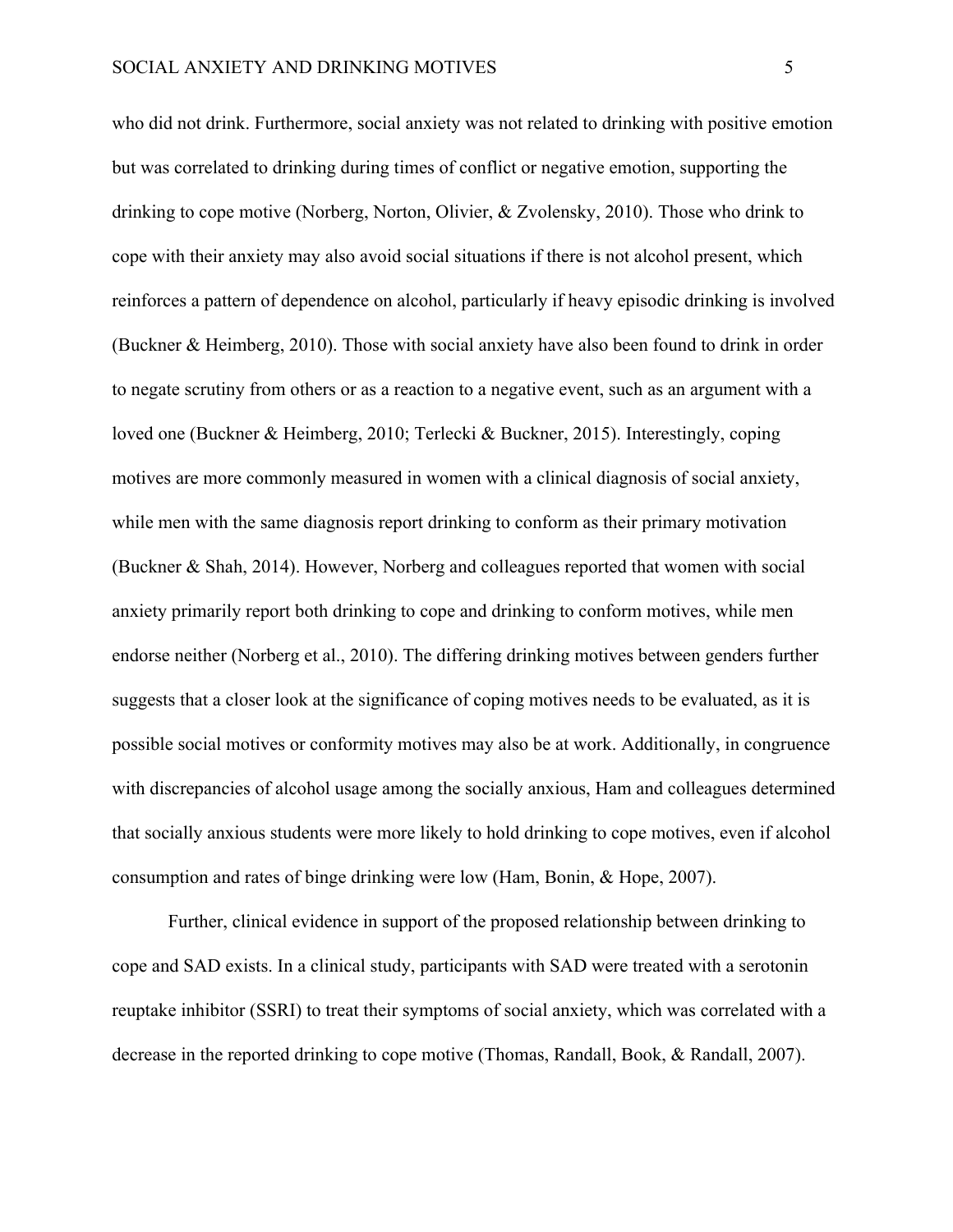This study demonstrates that the uncomfortable symptoms of social anxiety may be a driving factor in choosing to drink alcohol to cope with negative emotions associated with SAD. Due to the evidence supporting the relationship between alcohol use and social anxiety, it is hypothesized that individuals with high social anxiety drink more alcohol than those with lower social anxiety. It is also projected that individuals with social anxiety endorse drinking to cope more frequently, and the amount of alcohol consumed will be greater as a result of this motive. **Hypothesis One (H1):** Participants with with higher social anxiety consume more alcohol than

those with lower social anxiety.

**Hypothesis Two (H2):** Participants with social anxiety endorse the drinking to cope motive more frequently than those without social anxiety.

**Hypothesis Three (H3):** Participants who drink to cope consume more alcohol on average.

#### **Methods**

# **Overview**

Data for the present study were drawn from Mohr, Arpin, McCabe, and Haverly's (2016) cross-sectional survey study on urban, undergraduate students. The original study examined the relationship between alcohol consumption, drinking motives, and capitalization, which is the disclosure of positive news to another person. Two waves of self-report surveys were administered to participants via Internet on topics such as alcohol use, interpersonal relationships, social anxiety, and endorsement of drinking motives using a variety of scales. The students were recruited through announcements made in class and received extra credit in exchange for participating. The present study is a secondary analysis, focusing on the survey data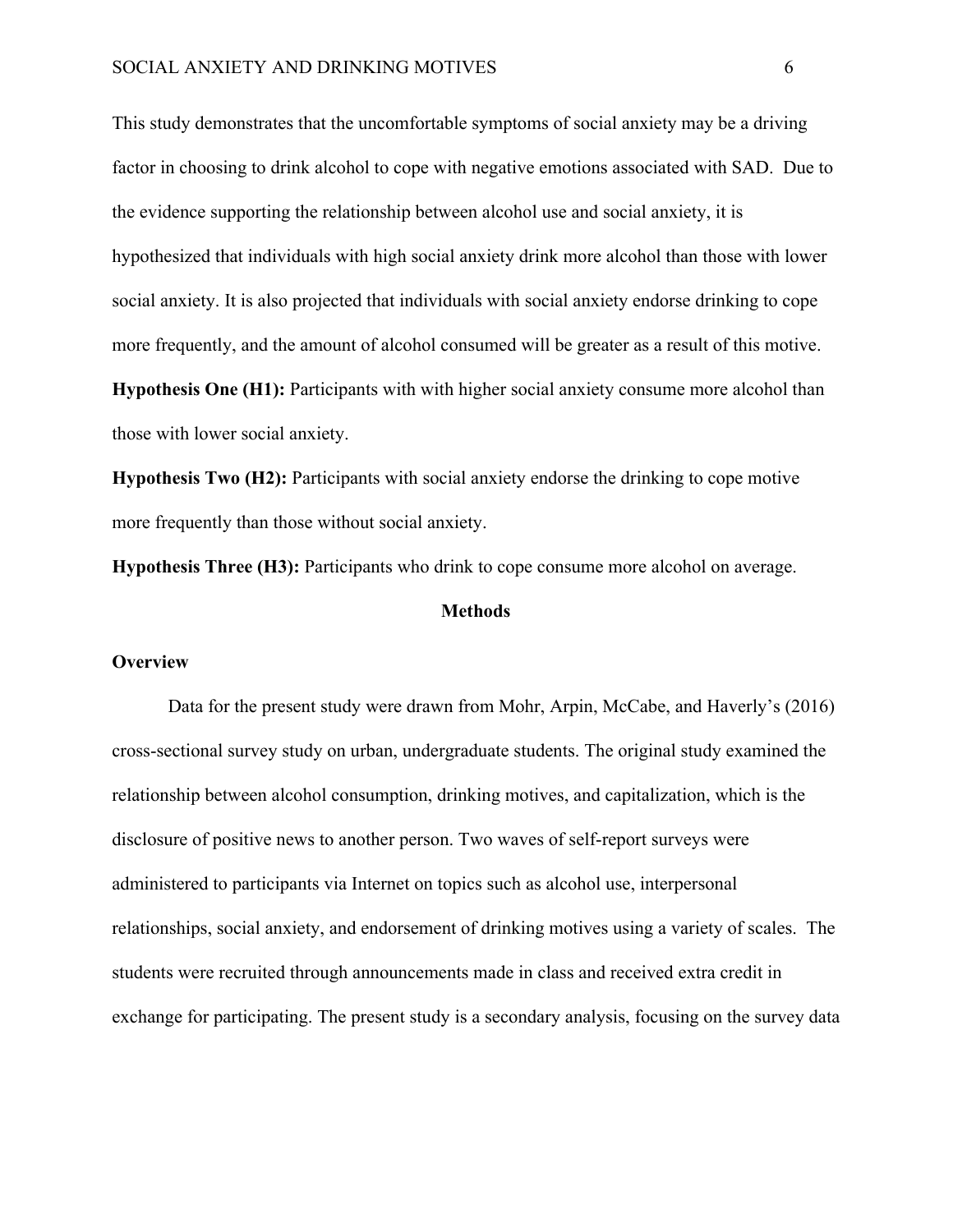regarding alcohol consumption, drinking motives, and social anxiety scores. For more information about the original study, see Mohr et al. (2016).

## **Participants**

The total number of participants was  $N=1147$  undergraduate students, with  $15\%$  (n=172) of participants not responding to one or more measure. Sixty-five percent were female and 21% were male, with 14% of participants not disclosing which gender they identified as. Demographically, the sample was 67% Caucasian, 11% Asian, 8% Hispanic or Latino, 3% African American, and 11% Other. Overall, 47% (n=464) of participants were of traditional college age (ages 17-22), with 53% of participants of non-traditional college age (over the age of twenty-three, n=525). The average age within the sample is 26 years old (*M*=26, *SD*=7.96). Educationally, the majority of the population was pursuing completion of an undergraduate degree, but 9% ( $n=93$ ) already had a bachelor's degree, 1% ( $n=12$ ) had some graduate study, and seven (n=7) had completed a graduate program. Eighty-seven percent (87%, n=835) identified as heterosexual,  $4\%$  identified as homosexual (n=40), and  $9\%$  were bisexual (n=81). Further,  $84.1\%$  (n=810) of the sample did not have children, while 7.1% (n=68) had one child, 5.3% (n=51) had two children, and 3.5% (n=34) of the sample had three children or more. As for employment status, 36.6% (n=355) of the sample declared themselves as unemployed, 4.3% (n=42) were self-employed, and 59% (n=572) were employed by others. Of those who work, 91.9% (n=474) reported working part time (35 hours a week or less), 8.1% reported working full time, or 36 hours or more a week (n=96). Additionally, 11% of the sample (n= 126) were found to have never consumed alcohol in their lifetime.

# **Procedures**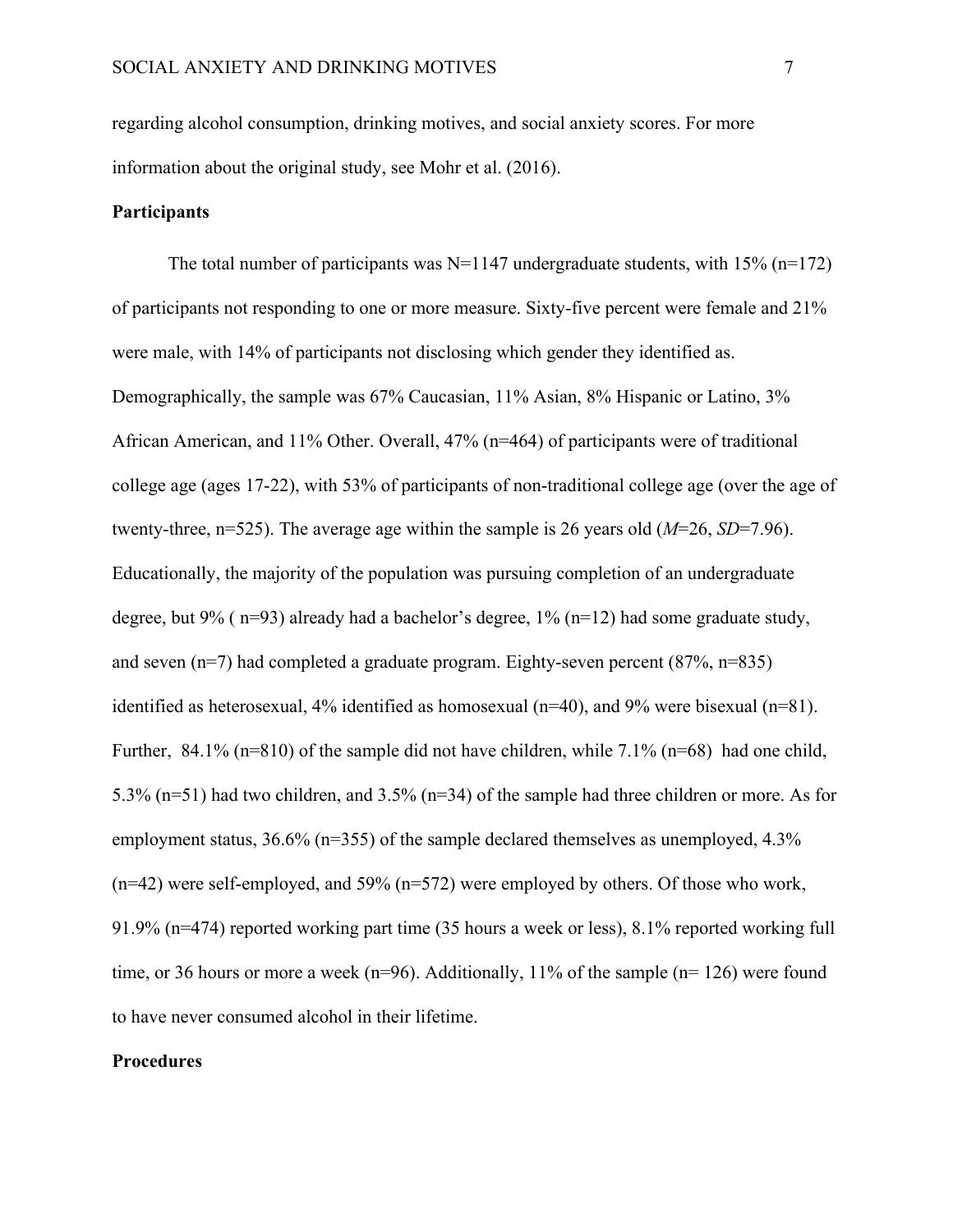Professors at an urban university invited their students to take part in an undergraduate research study for extra credit. Announcements were made in class and through the psychology email listserve. Participants obtained the URL link to the online survey through email or the D2L course page and were required to complete an informed consent process before proceeding to the main survey. Undergraduates who did not wish to complete the survey were offered an alternative extra credit assignment to ensure that participation was not based entirely on course credit. The full survey was estimated to take each participant approximately 35 minutes.

#### **Measures**

*Maximum Alcoholic Drinks Consumed* (MAXDRNK; Armor, Polich, & Stambul, 1978) is a measure in which participants submitted the highest number of alcoholic drinks consumed in one day in the last 30 days. Participants are to respond with a numeric value of between zero to seven beverages or eight or more (0-7, 8+).

 The *Drinking Motive Questionnaire-Revised* (DMQ-R; Cooper, 1994), a twenty-item questionnaire asking five questions per drinking motive, was used to assess drinking motives through twenty questions that examined Drinking to Cope, Drinking to Enhance, Drinking for Social Reasons, and Drinking to Conform. Drinking to Cope ( $\alpha$ = 0.89) was assessed by posing questions such as, "How often do you drink because it helps when you feel depressed or nervous?" Drinking to Enhance ( $\alpha$ = .86) was assessed by asking questions such as "How often do you drink because it's exciting?" Drinking for Social Reasons ( $\alpha$ = .88) was evaluated with questions such as, "How often do you drink because it makes social gatherings more fun?" Finally, Drinking to Conform ( $\alpha$ = .85) was examined by asking, "How often do you drink to fit in with a group you like?"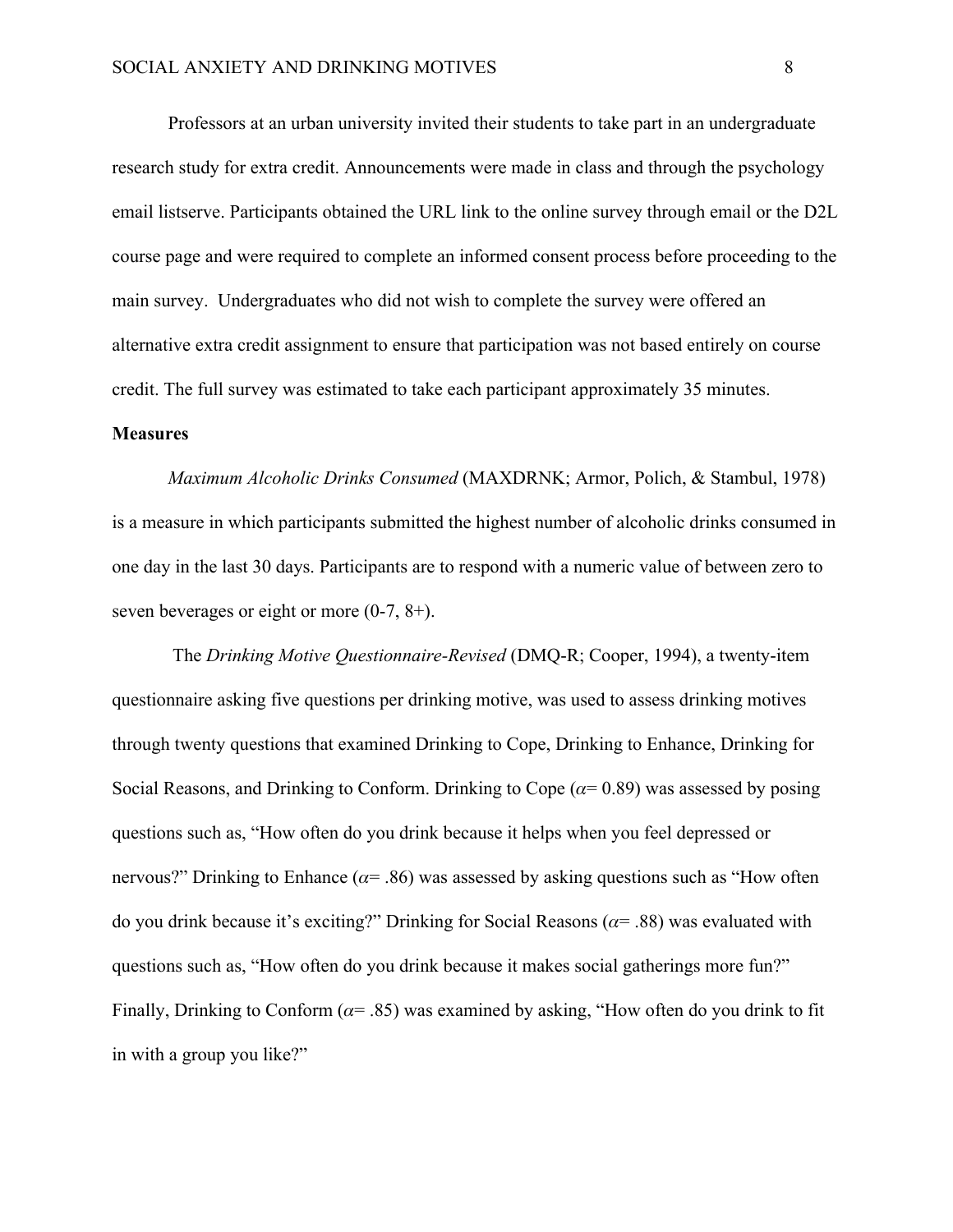*Social Interaction Anxiety Scale* (SIAS; Mattick & Clarke, 1998) is a nineteen-item self-report measure that assesses levels of anxiety in social situations with other individuals ( $\alpha$ = .90). Participants are asked to rate anxiety-inducing situations on a Likert-type scale ranging from zero ("not at all characteristic or true of me") to five ("extremely characteristic or true of me"). Participants rate scenarios such as, "I get nervous if I have to speak to someone in authority" or "I have difficulty talking with other people." Scores of 34 or greater indicate that social phobia is probable, while scores of 43 and greater indicate that social anxiety disorder is likely.

#### **Results**

# **Descriptive Statistics**

Statistical analyses were run in SPSS 25 to determine correlational relationships between variables and variances of means. Within the sample, participants (n=998) responded to the SIAS with a mean score of 27 (*SD*=13.984), with scores ranging from zero to 76. Thirty-two percent (32%) of the sample were found to have probable social phobia with scores  $\geq$  34, while 16% of the sample demonstrated moderate to high social anxiety with scores  $\geq$  43. After performing a one-way ANOVA with the SIAS scores, there was no significant difference between genders in social anxiety scores  $[F(1, 944)=156, p=.693]$ . For men and women, the mean anxiety scores were 26 (*SD Men*=16.81, *SD Women*=16.15).

In terms of alcohol use within the sample, 645 (56%) participants responded to the MAXDRNK, with missing data attributed to 11% of the sample being categorized as never having drank alcohol in their lifetime  $(n=126)$ . The average maximum amount of alcoholic drinks consumed over 30 days was 4 (*M*=4.14, *SD*=2.308). Men consumed significantly more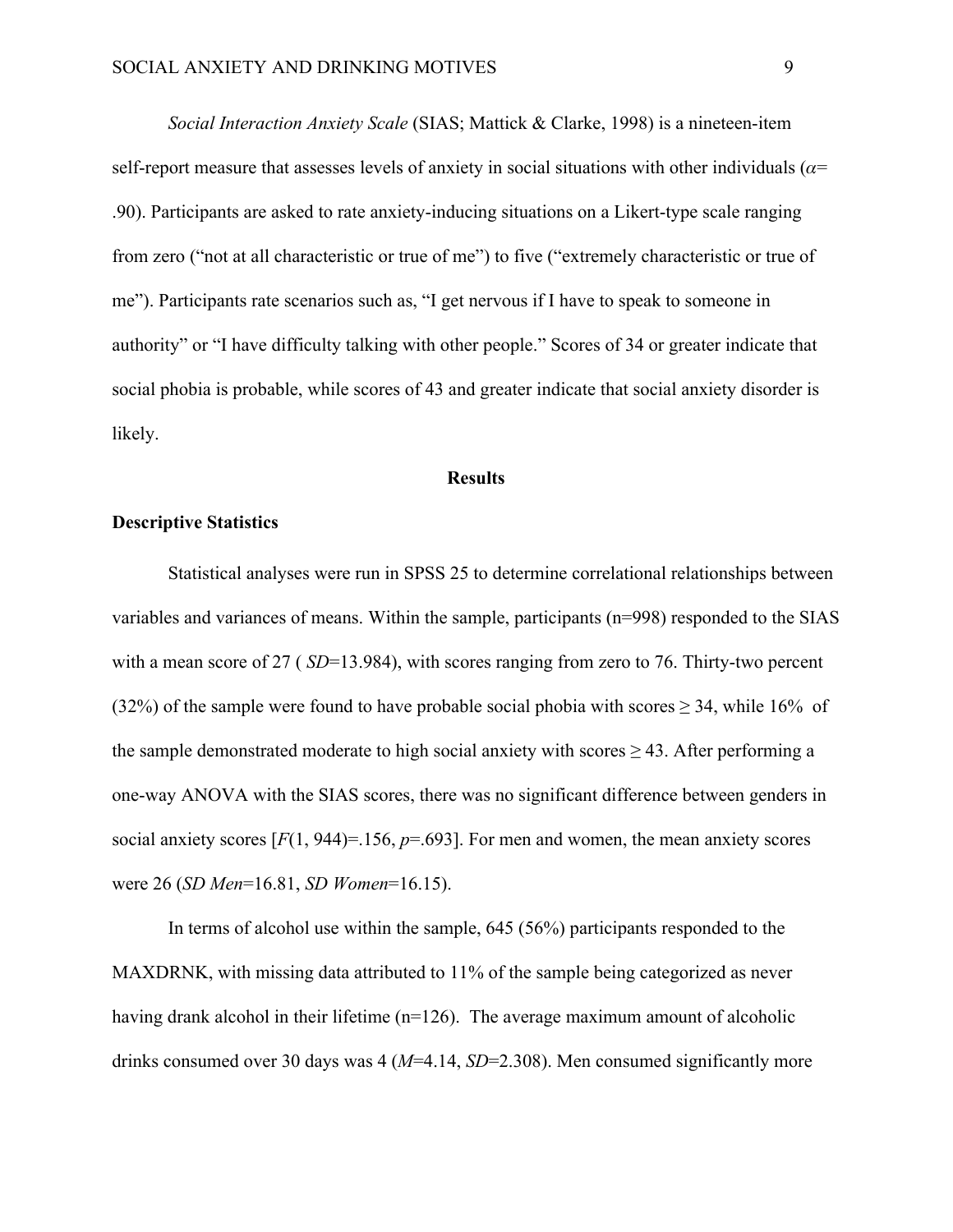than women in terms of largest number of drinks consumed in a day (*M*=4.96, *SD*=2.58 vs. *M*=3.85, *SD*=2.14, *SD*=2.14, respectively), at *F*(1,633)=28.571, *p* < .001. The mean maximum is at a level of hazardous drinking, as heavy episodic drinking is defined as more than five drinks in a day for a man or more than four drinks in a day for a woman (Wechsler et al., 1995).

# **Social Anxiety and Alcohol Consumption**

When performing a one-way ANOVA between alcohol consumption (MAXDRNK) and social anxiety (SIAS), age was a significant covariant variable when controlling for gender at  $F(1, 619)$ = 12.896,  $p \le 0.001$  and thus remained as a covariable. A one-way ANOVA was also performed examining age, gender, and social anxiety predicting MAXDRNK, revealing that social anxiety did not significantly project drinks consumed at *F*(1, 619) = 1.776, *p*= .183. Because of this data H1 was inconclusive, meaning that results did not indicate that social anxiety predicted heavier alcohol consumption.

# **Social Anxiety and Drinking Motives**

Consistent with H2, social anxiety significantly predicted drinking to cope motivations at  $F(3, 786)=20.368$ ,  $p < 0.01$ , controlling for gender and age. H<sub>2</sub> was conclusive, meaning that those with social anxiety did indeed endorse drinking to cope more frequently than those without social anxiety. The model accounted for  $7\%$  (adjusted  $r^2 = .069$ ) of the explained variance in coping motivation scores. Additionally, 10% of the population endorsed drinking to conform as another primary motive associated with social anxiety  $F(3, 786) = 28.542$ ,  $p < 0.01$ , adjusted  $r^2 =$ .09. Social anxiety also predicted social drinking motives, though the relationship accounted for less explained variance than the other two models  $[F(3, 787)=13.685, p \le 0.001,$  adjusted  $r^2 = .05$ .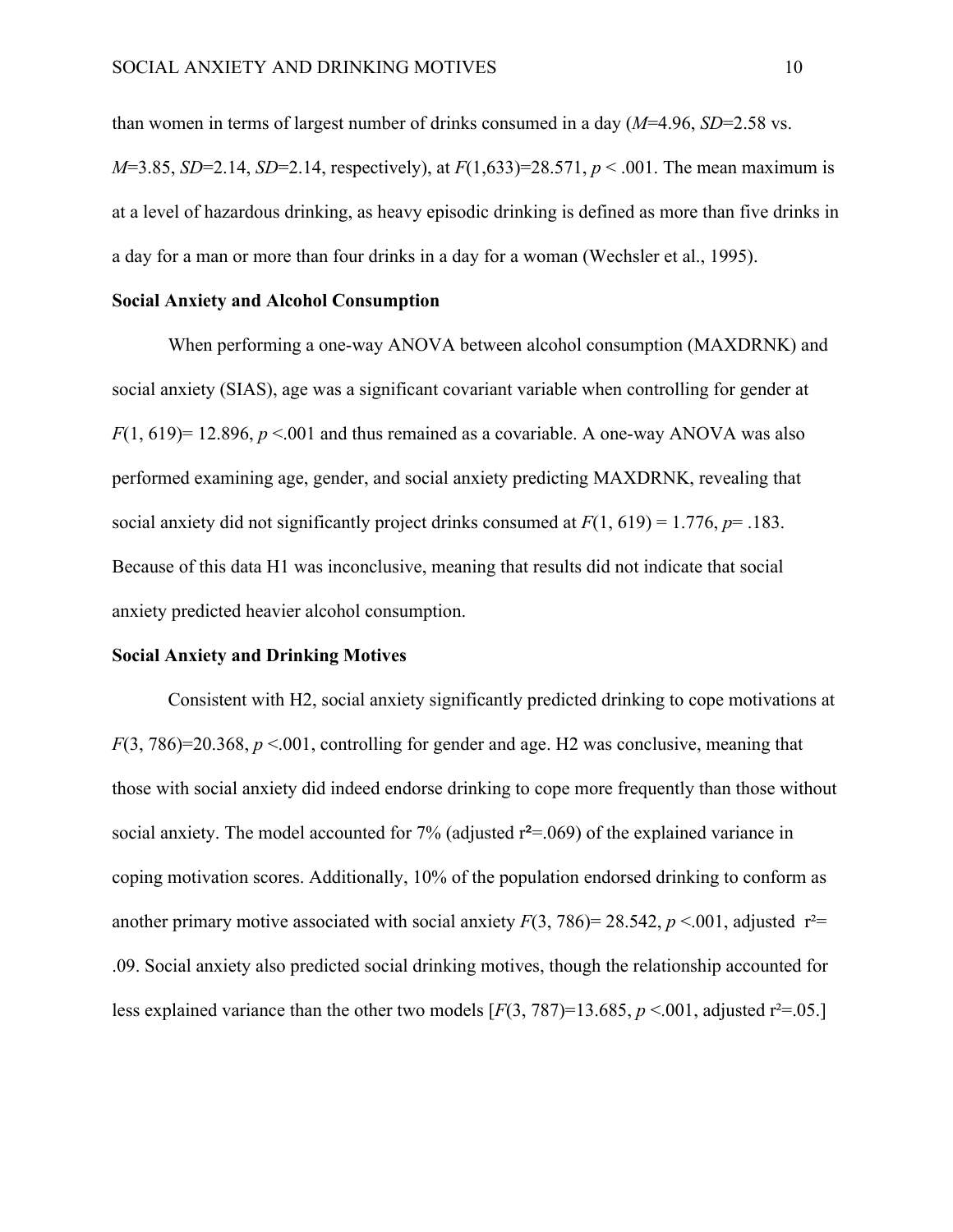Drinking to enhance was also significantly related to social anxiety at  $F(3, 787)=3.82$ ,  $p < 0.01$ , adjusted  $r^2$ =.011. See Table A1 for descriptive statistics.

#### **Drinking to Cope and Alcohol Consumed**

H3 was conclusive as results revealed that drinking to cope was a significant predictor of alcohol consumption at  $F(3, 619)=48.208$ ,  $p < .001$ , adjusted  $r^2 = .189$ . Concurrent with previous research, it has been established that drinking to cope is linked to the greatest amount of alcohol consumption of the four drinking motives (Cooper, 1994). Additionally, within the sample, 30% of the explained variance of alcohol consumption is related to all drinking motives at  $F(6, 615)$ = 45.660,  $p < 0.001$ , adjusted r<sup>2</sup>= 301.

# **Discussion**

#### **Summary of Findings**

The goal of the present study was to elucidate the relationship between social anxiety and alcohol use in a nontraditional student sample, as well as understand how drinking motives are associated with social anxiety. Results revealed that age was predictive of the relationship between alcohol consumption and social anxiety, as younger students tended to consume more alcohol than older students. H1 was inconclusive, and results did not indicate that those with high social anxiety consume more alcohol than those with lower social anxiety. H2 was conclusive as those with social anxiety were found to frequently endorse drinking to cope as well as drinking to enhance, drinking to conform, and to a lesser degree, drinking for social motives. Furthermore, H3 was also confirmed as evidence demonstrated that a third of the alcohol consumption reported in the sample was found to be attributed to drinking motives, including drinking to cope.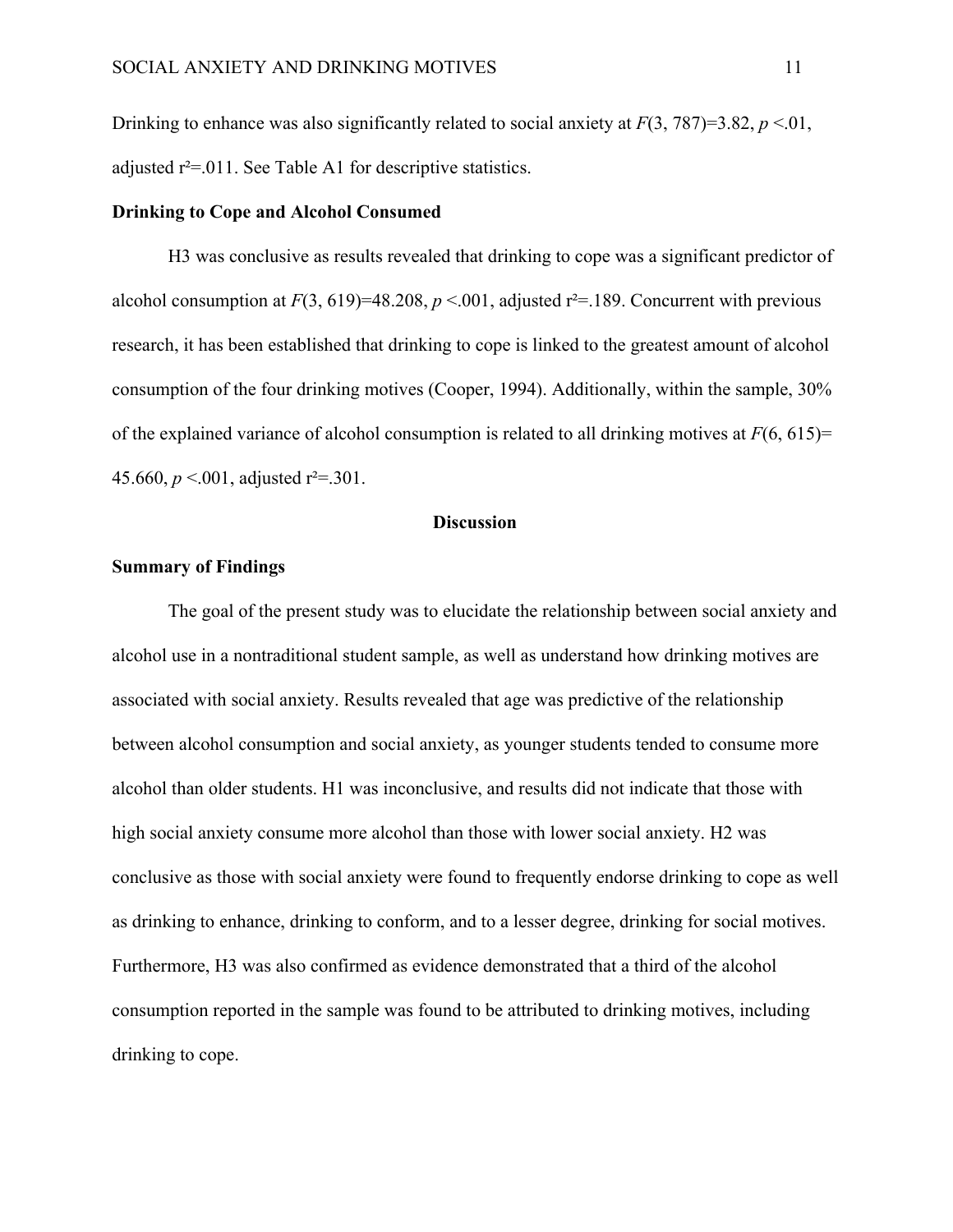## **Implications**

The present study was unable to confirm the relationship between social anxiety and alcohol use that other studies have previously determined (Ham & Hope, 2005). It is possible that some college students with social anxiety may be reporting less alcohol use due to avoidance of social situations where alcohol consumption is occuring, due to triggering uncomfortable symptoms of social anxiety (Schry et al., 2013; Buckner et al., 2010). It has also been suggested that there is a subtype of socially anxious college students who report heavy drinking to cope, as well as a subtype of socially anxious college students who abstain from alcohol, as if social anxiety is a protective factor against alcohol-related problems (Brook et al., 2016). The study also confirmed that social anxiety predicts drinking to cope motivations, as multiple other studies have discovered (Norberg et al., 2010; Buckner et al., 2010; Terlecki et al., 2015; Ham et al., 2007; Thomas et al., 2007). This finding was hypothesized due to the assumption that college students with social anxiety would drink alcohol to negate their feelings of anxiety in social situations. Further, though the relationship between social anxiety is not directly related to the amount of alcohol consumed in this sample, it has been discovered that socially anxious students were more likely to hold drinking to cope motives, even if alcohol consumption and rates of binge drinking were low (Ham et al., 2007), suggesting a problematic perspective of alcohol. A meta-analysis performed by Schry et al. (2013) ascertained that socially anxious college students drank less alcohol in terms of quantity and frequency, but this does not evidentiate that these individuals are not drinking to cope with negative emotion. It is hypothesized that these students are not drinking in excess most likely due to the fact that inebriation would further affect their social performance in social settings (Schry et al., 2013).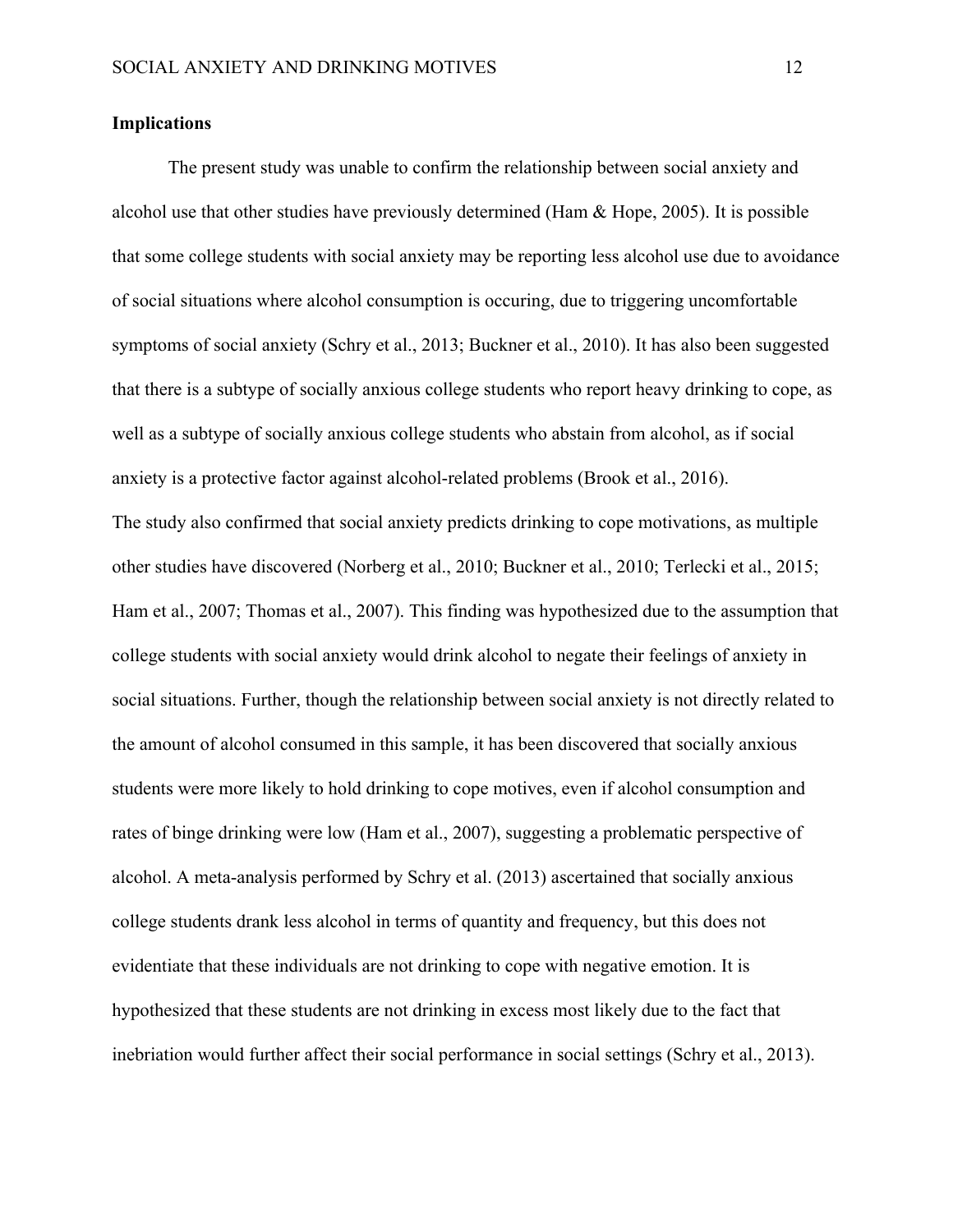However, in the present sample, the mean maximum number of alcoholic drinks consumed in one day was at a hazardous level of five drinks for men and four drinks for women. Given the current body of research suggesting that alcohol consumption decreases as individuals mature from college-age to adulthood (Weingardt, Baer, Kivlahan, Roberts, Miller, & Marlatt, 1998), this is surprising with a sample that is an average age of 26 and 53% of non-traditional college age (over the age of twenty-three, n=525). In a sample potentially juggling a family, working part-time or full-time, and attending college courses, it is interesting to consider that alcohol use was as prevalent as traditional college-aged student samples who may have less responsibilities. However, given the stresses of non-traditional students, it could be argued that the great deal of stress they are under may contribute to drinking to cope motives as well as increased alcohol use as a result. Given that this study is unique with over half of the sample being non-traditional college students, more research should be allocated to this population, especially with the finding that coping mechanisms are endorsed just as frequently and alcohol use is just as hazardous.

#### **Limitations and Future Research**

As this secondary analysis uses data from a cross-sectional survey study, the study design does not allow insight into improvement or development of alcohol patterns over time, as many students' drinking habits change throughout the course of the college and into the transition of adulthood (Weingardt et al., 1998). Additionally, the participants in the sample were not diagnosed with SAD, as the SIAS used scale scores to determine moderate social phobia and probable social anxiety. Perhaps, in order to be most effective in terms of intervention and prevention, it would be most beneficial to study college students who are clinically diagnosed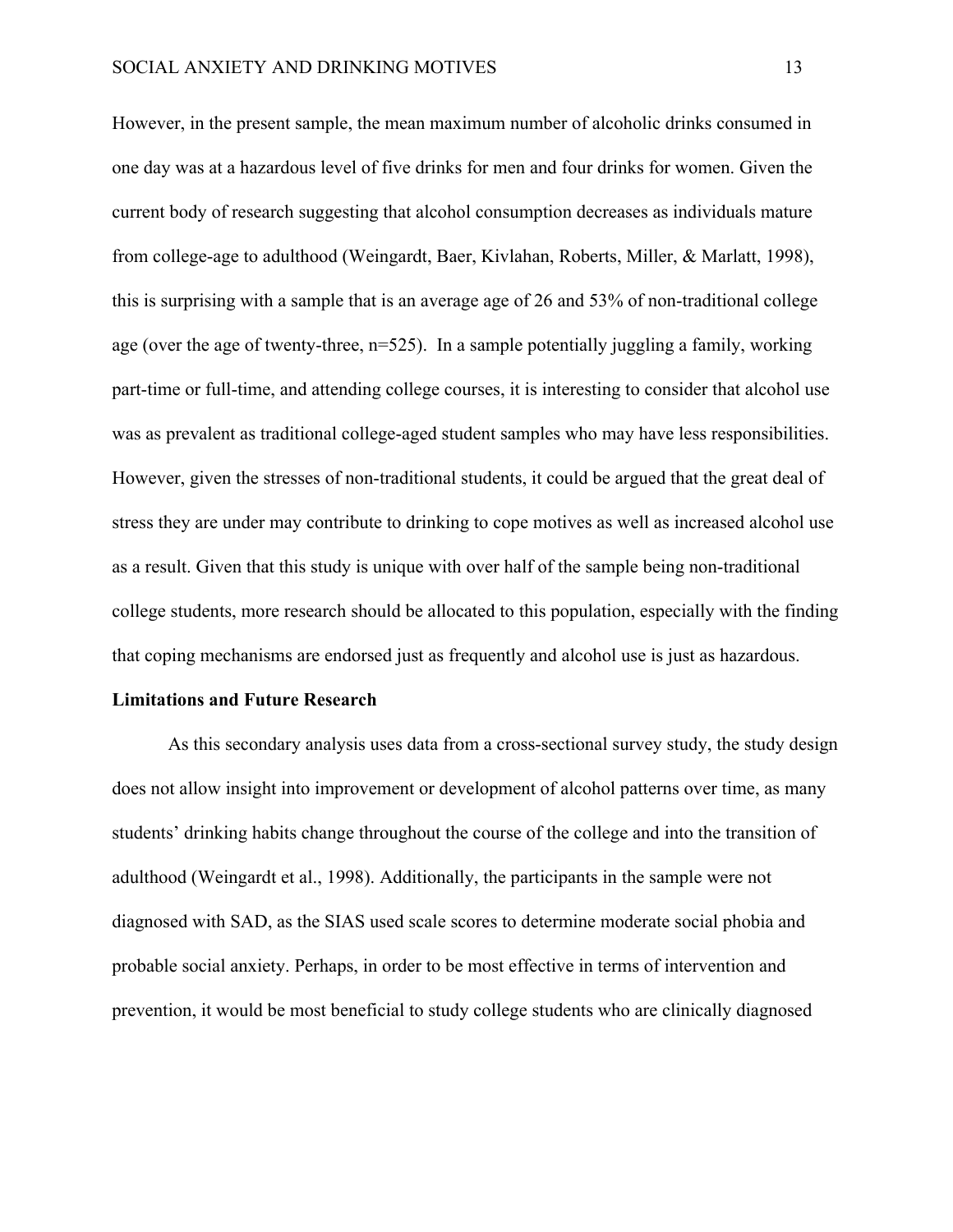with SAD to understand the processes behind development of alcohol-related problems and AUD.

Furthermore, the scale used to assess alcohol use in the sample, the MAXDRNK, relies on participants' abilities to recall alcohol usage accurately over the course of one month, which may skew results. The fact that the measure was a one-item scale may have influenced the inconclusive results regarding the relationship between alcohol consumption and social anxiety. Future studies should seek to use a more comprehensive alcohol assessment or perhaps develop a scale specifically for those with social anxiety. Measuring alcohol is a somewhat complicated task given both memory recall and the general population's understanding of "one drink." In a large Australian study, when participants were asked how much alcohol they consumed "yesterday" in comparison to sales of alcohol purchased, participants only recalled 76.8% of the alcohol actually consumed (Stockwell et al., 2004). This clearly leaves room for error in accuracy and may put the rate of hazardous drinking even higher, particularly in college students. It is also advised that researchers consider developing or using alcohol scales pertinent to each type of alcohol consumed or use scales that are more longitudinal in nature (Dawson, 2003).

 Additionally, the sample was 65% female, which may have influenced the drinking motives endorsed. Previous research studies have found that women most frequently endorse drinking to cope, while men most frequently endorse drinking to conform (Buckner et al., 2014). Cooper (1995) has also discovered that coping motives in men lead to greater alcohol-related problems, but men most frequently endorse drinking to enhance positive emotion. Other research studies have shown that females tend to endorse both coping and conformity motives, while males endorse neither (Norberg et al., 2010). Clearly, it is important to research the discrepancies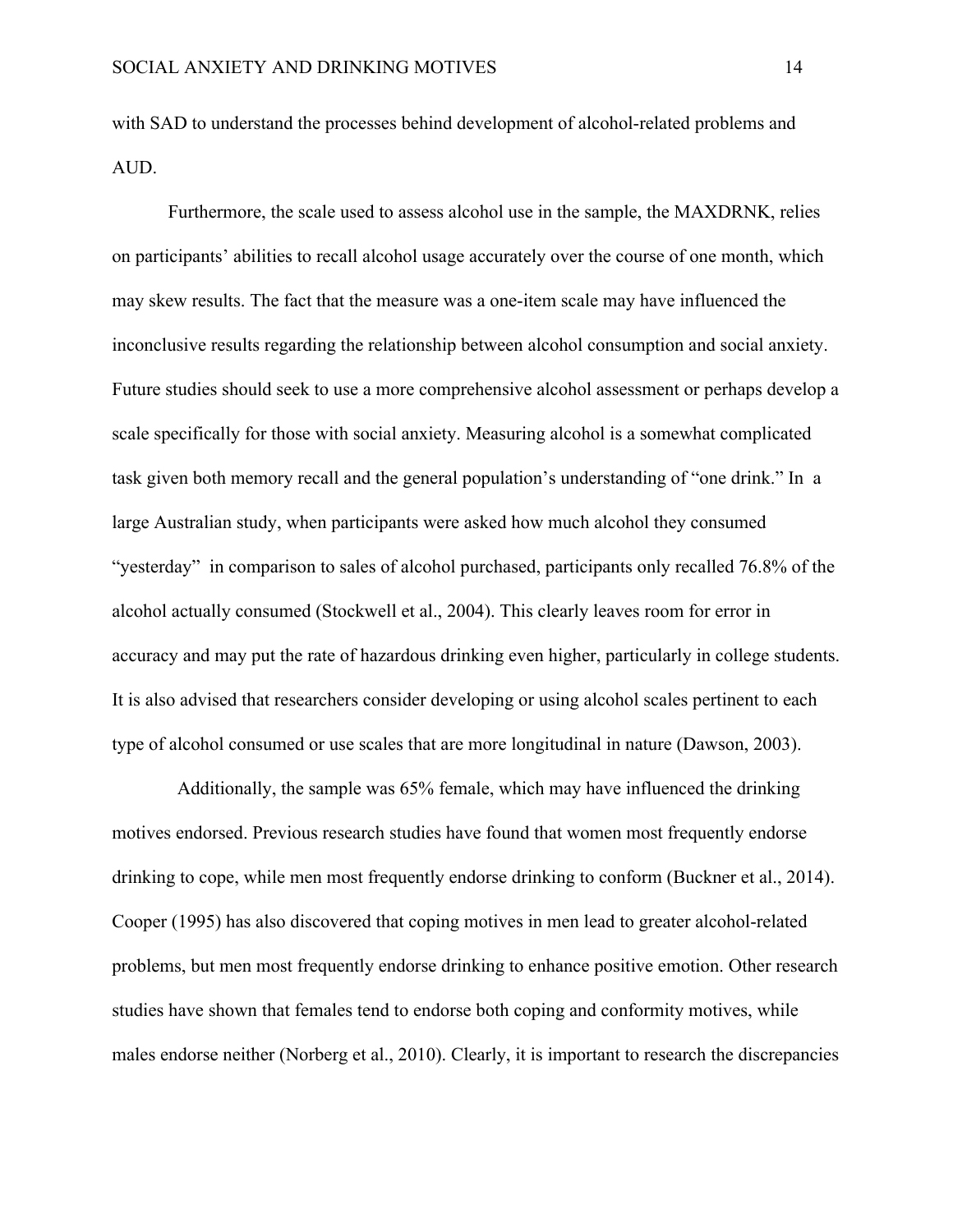between drinking motives and gender in those with social anxiety. Future research should seek to have equal female and male samples to determine if there truly are differences in endorsement of motives.

In conclusion, this research study established that social anxiety is significantly related to drinking motives. The drinking to cope motive is particularly of concern due to research stating that it is internally focused on alleviating emotion, such as symptoms of social anxiety, with alcohol. Over time, this may lead to heavier, consistent consumption as it becomes a coping mechanism to deal with mental illness. It is theorized that this motive leads to more habitual, frequent alcohol use in comparison with enhancement, conformity, and social motives because those tend to be situational and alcohol consumption may vary (Cooper, 1994). Research on this topic is important due to the high comorbidity of AUD and SAD, as well as the fact that college students are at increased risk of developing alcohol-related problems due to party culture. Researchers have already demonstrated that a sub-population of college students with social anxiety may drink to cope with their condition due to maladaptive coping mechanisms, which may make these individuals most likely to develop AUD (Brook & Willoughby, 2016). Cooper (1995) also supports the theory that those who drink to cope are often doing so to alleviate a negative affect, such as anxiety or depression, and believe in alcohol's power to alleviate tension (Tension Reduction Hypothesis; Conger, 1956). Long term drinking to cope with social anxiety may certainly contribute to addiction and problematic alcohol patterns in a population already prone to depression due to social isolation. Further research should focus on the development of AUD for those already diagnosed with SAD in order to best treat and prevent comorbidities from occurring.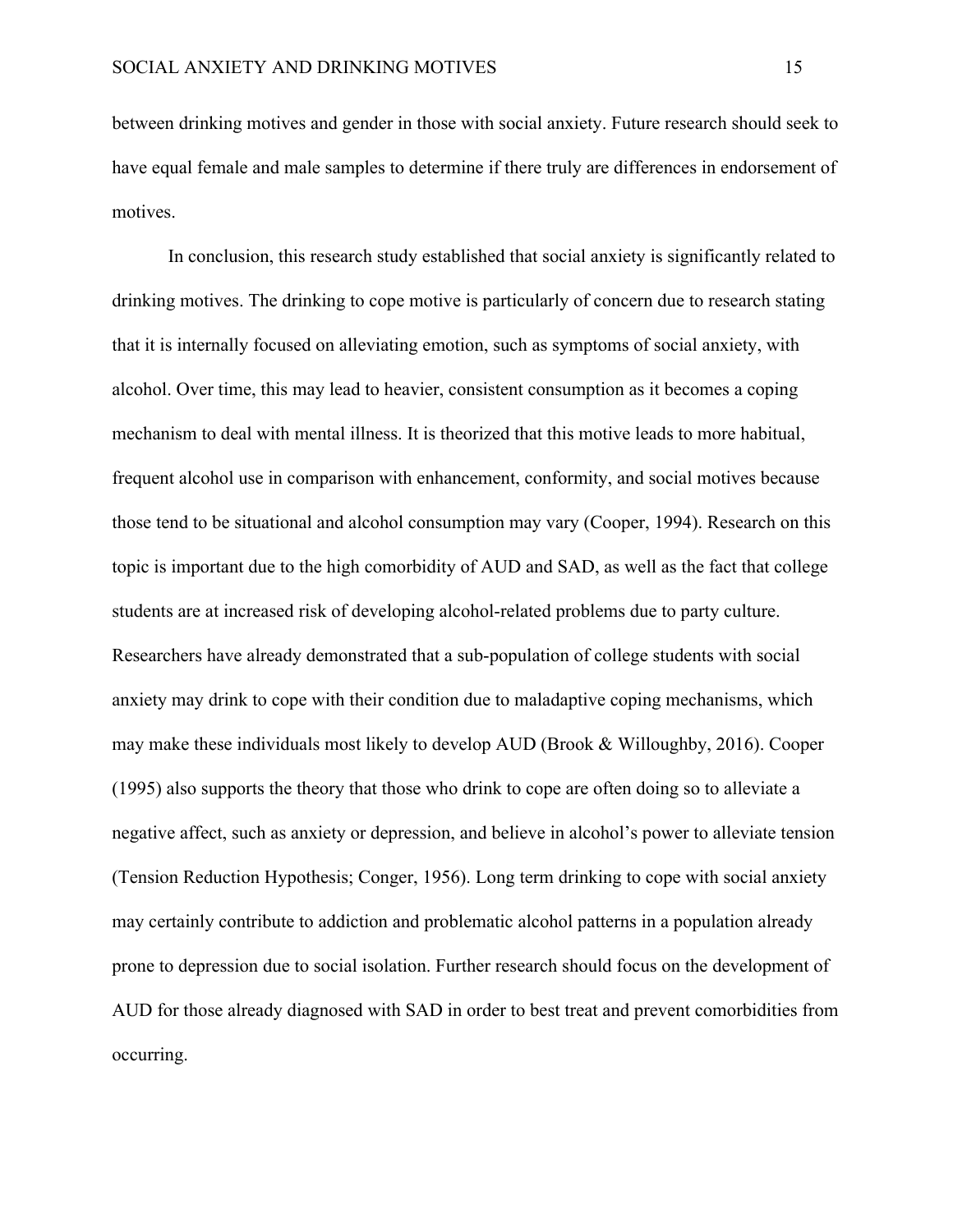#### References

- Armor, D.J., Polich, M.I., & Stambul, H.B. (1978). Alcoholism and treatment. *Journal of Social Work 24*(4), 346-347.
- Brook, C.A. & Willoughby, T. (2016). Social anxiety and alcohol use across the university years: Adaptive and maladaptive groups. *Developmental Psychology, 52*(5), 835-845.
- Buckner, J. D. & Heimberg, R. G. (2010). Drinking behaviors in social situations account for alcohol-related problems among socially anxious individuals. *Psychology of Addictive Behaviors*, 24(4), 640-648.
- Buckner, J. D., & Shah, S. M. (2014). Fitting in and feeling fine: Conformity and coping motives differentially mediate the relationship between social anxiety and drinking problems for men and women. *Addiction Research & Theory*, 23(3), 231-237.
- Cooper, M. L., Frone, M. R., Russell, M., & Mudar, P. (1995). Drinking to regulate positive and negative emotions: A motivational model of alcohol use. *Journal of Personality and Social Psychology*, 69(5), 990-1005
- Cooper, M. L. (1994). Motivations for alcohol use among adolescents: Development and validation of a four-factor model. *Psychological Assessment, 6*(2), 117-128.
- Conger, J. J. (1956). Alcoholism: Theory, problem and challenge. II. Reinforcement theory and the dynamics of alcoholism. *Quarterly Journal of Studies on Alcohol, 17*, 296 –305
- Dawson, D. (2003). Methodological issues in measuring alcohol use. *Alcohol Research 27*(1), 18-29.
- Ham, L.S. & Hope, D.A. (2005). Incorporating social anxiety into a model of college student problematic drinking. *Journal of Addictive Behaviors, 30*(2005), 127-150.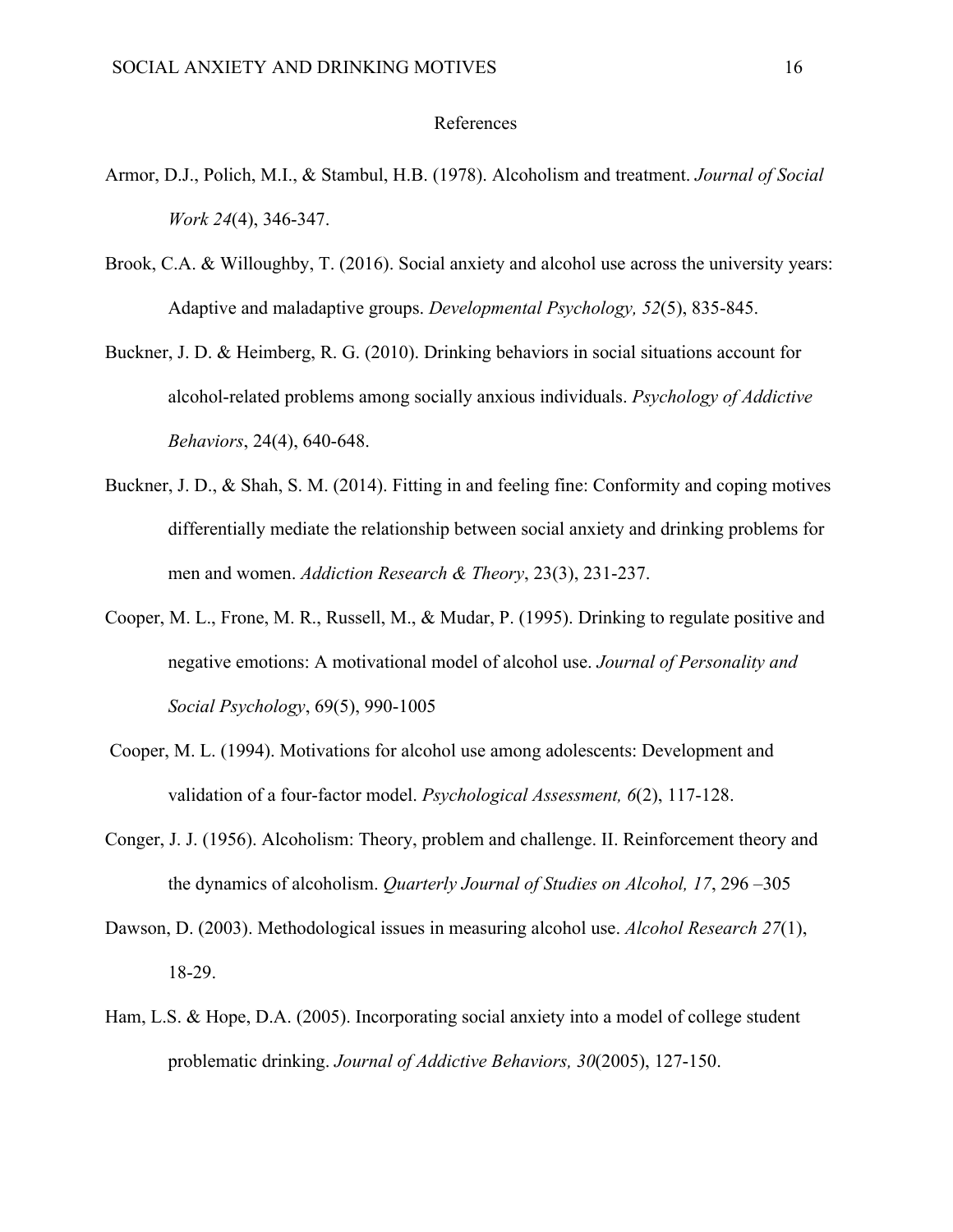- Ham, L.S., Bonin, M., & Hope, D.A. (2007). The role of drinking motives in social anxiety and alcohol use. *Journal of Anxiety Disorders 21*(2007) 991–1003
- O'Malley, P. & Johnston, L. (2002). Epidemiology of alcohol and other drug use among American college students. *Journal of Studies on Alcohol, 63*(14), 23.
- Grant, B. F., Hasin, D. S., Blanco, C., Stinson, F. S., Chou, S. P., Goldstein, R. B., … Huang, B. (2005). The epidemiology of social anxiety disorder in the United States: Results from the national epidemiologic survey on alcohol and related conditions. *Journal of Clinical Psychiatry*, 66, 1351–1361.
- Mattick, R.P. & Clarke, J.C. (1998). Development and validation of measures of social phobia scrutiny fear and social interaction anxiety. *Behaviour Research and Therapy 36*(4), 455-470.
- Mohr, C. D., Arpin, S. N., Mccabe, C. T., & Haverly, S. N. (2016). Capitalization and alcohol use: A moderated mediation model of relationship status, capitalization, drinking motives and alcohol consumption. *Journal of Social and Clinical Psychology, 35*(4), 301-321.
- Morris, E. P., Stewart, S. H., & Ham, L. S. (2005). The relationship between social anxiety disorder and alcohol use disorders: A critical review. *Clinical Psychology Review, 25*(6), 734-760.
- Norberg, M.M., Norton, A.R., Olivier, J., & Zvolensky, M.J. (2010). Social anxiety, reasons for drinking, and college students. *Journal of Behavior Therapy, 41*(2010), 555–566.
- Thomas, S. E., Randall, P. K., Book, S. W., & Randall, C. L. (2007). A complex relationship between co-occurring social anxiety and alcohol use disorders: What effect does treating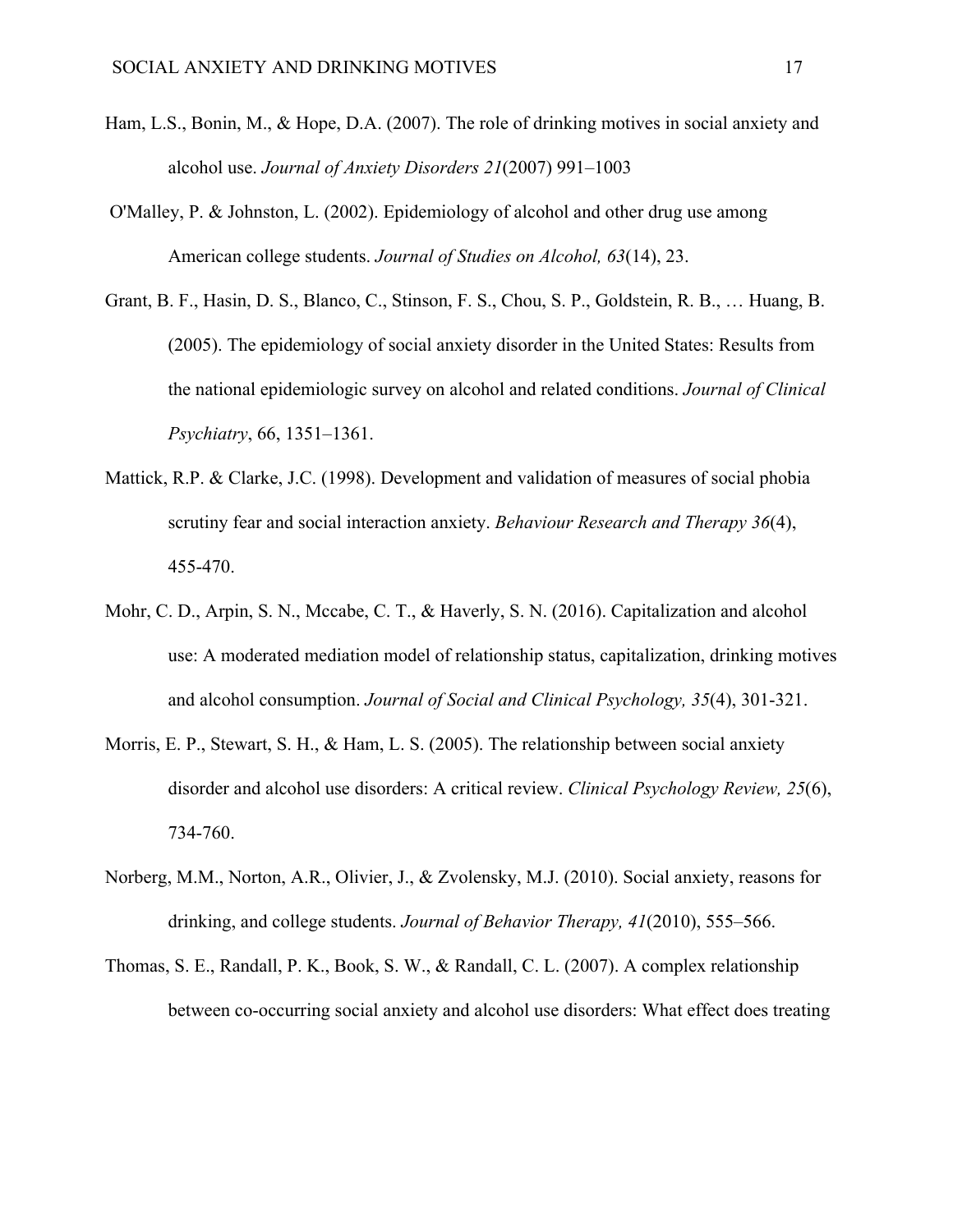social anxiety have on drinking? *Alcoholism: Clinical and Experimental Research*, *32*(1), 77-84.

- Terlecki, M. A., & Buckner, J. D. (2015). Social anxiety and heavy situational drinking: Coping and conformity motives as multiple mediators. *Psychology of Addictive Behaviors, 40*, 77-83.
- Schry, A.R. & White, S.W. (2013). Understanding the relationship between social anxiety and alcohol use in college students: A meta-analysis. *Journal of Addictive Behaviors 38*(2013) 2690–2706.
- Stockwell, T., Donath, S., Cooper-Stanbury, M., Chikritzhs, T., Catalano, P., & Mateo, . C. (2004). Under-reporting of alcohol consumption in household surveys: a comparison of quantity–frequency, graduated–frequency and recent recall. *Journal of Addiction 99*, 1024-1033.
- Wechsler, H.H., Dowdall, G.W., Davenport, A., & Rimm, E.B. (1995). A gender-specific measure of binge drinking among college students. *American Journal of Public Health 85*(7), 982-985*.*
- Weingardt, K.R., Baer, J.S., Kivlahan, D.R., Roberts, L.J., Miller, E.T., & Marlatt, G.A. (1998). Episodic heavy drinking among college students: Methodological issues and longitudinal perspectives. *Psychology of Addictive Behaviors, 12*, 155–167.